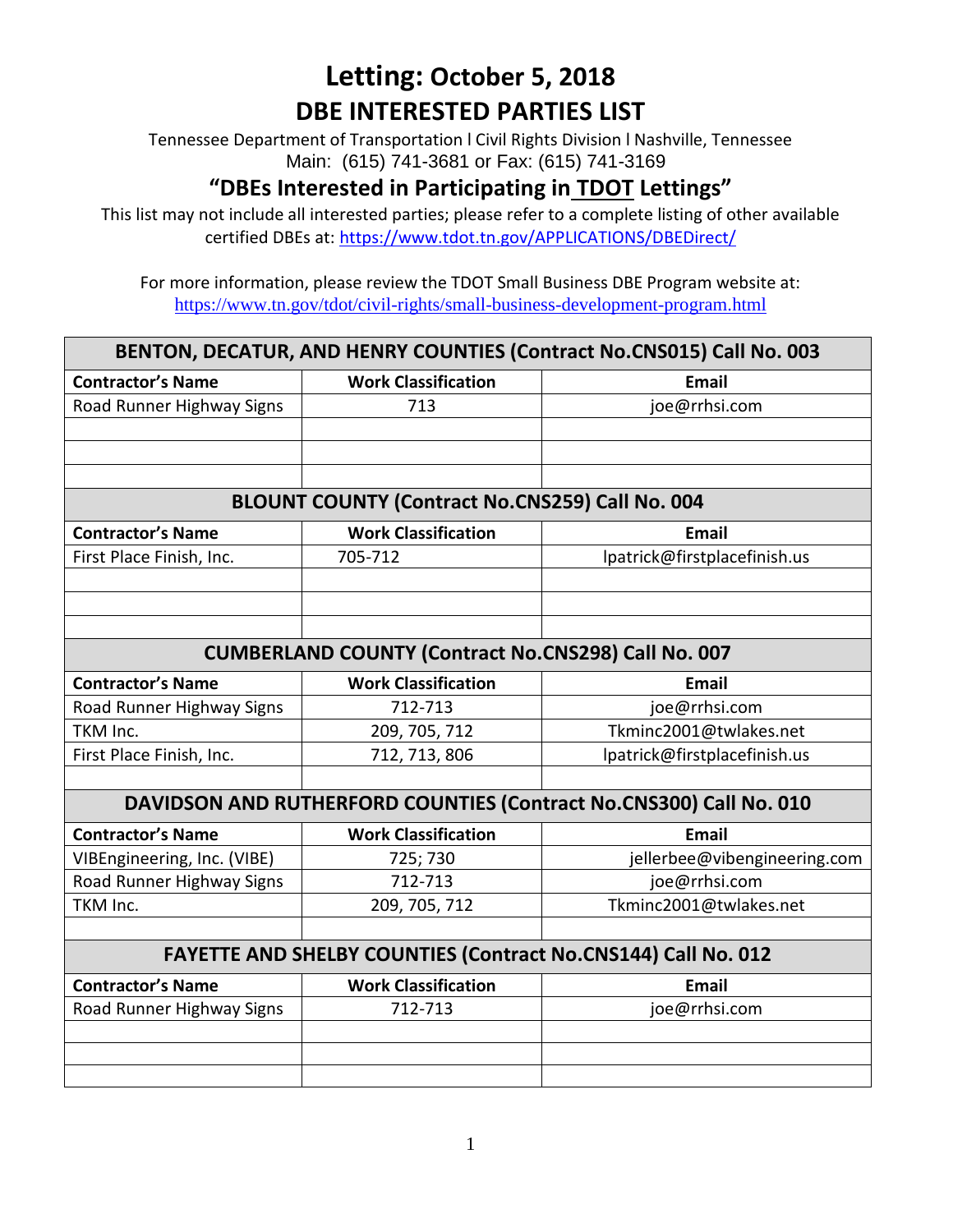Tennessee Department of Transportation l Civil Rights Division l Nashville, Tennessee Main: (615) 741-3681 or Fax: (615) 741-3169

#### **"DBEs Interested in Participating in TDOT Lettings"**

This list may not include all interested parties; please refer to a complete listing of other available certified DBEs at:<https://www.tdot.tn.gov/APPLICATIONS/DBEDirect/>

| GIBSON COUNTY (Contract No.CNS268) Call No. 013          |                                               |                              |  |  |
|----------------------------------------------------------|-----------------------------------------------|------------------------------|--|--|
| <b>Contractor's Name</b>                                 | <b>Work Classification</b>                    | <b>Email</b>                 |  |  |
| Road Runner Highway Signs                                | 712-713                                       | joe@rrhsi.com                |  |  |
|                                                          |                                               |                              |  |  |
|                                                          |                                               |                              |  |  |
|                                                          |                                               |                              |  |  |
| GILES COUNTY (Contract No.CNS310) Call No. 014           |                                               |                              |  |  |
| <b>Contractor's Name</b>                                 | <b>Work Classification</b>                    | <b>Email</b>                 |  |  |
| Road Runner Highway Signs                                | 713                                           | joe@rrhsi.com                |  |  |
|                                                          |                                               |                              |  |  |
|                                                          |                                               |                              |  |  |
|                                                          |                                               |                              |  |  |
| <b>GRAINGER COUNTY (Contract No.CNS293) Call No. 015</b> |                                               |                              |  |  |
| <b>Contractor's Name</b>                                 | <b>Work Classification</b>                    | <b>Email</b>                 |  |  |
| Road Runner Highway Signs                                | 712-713                                       | joe@rrhsi.com                |  |  |
| First Place Finish, Inc.                                 | 712-713                                       | lpatrick@firstplacefinish.us |  |  |
|                                                          |                                               |                              |  |  |
|                                                          |                                               |                              |  |  |
| <b>HAYWOOD COUNTY (Contract No.CNS285) Call No. 016</b>  |                                               |                              |  |  |
| <b>Contractor's Name</b>                                 | <b>Work Classification</b>                    | <b>Email</b>                 |  |  |
| Road Runner Highway Signs                                | 712-713                                       | joe@rrhsi.com                |  |  |
| First Place Finish, Inc.                                 | 712-713                                       | lpatrick@firstplacefinish.us |  |  |
|                                                          |                                               |                              |  |  |
|                                                          |                                               |                              |  |  |
|                                                          | KNOX COUNTY (Contract No.CNS009) Call No. 018 |                              |  |  |
| <b>Contractor's Name</b>                                 | <b>Work Classification</b>                    | <b>Email</b>                 |  |  |
| Road Runner Highway Signs                                | 712-713                                       | joe@rrhsi.com                |  |  |
| TKM Inc.                                                 | 209, 705, 712                                 | Tkminc2001@twlakes.net       |  |  |
| First Place Finish, Inc.                                 | 712-713                                       | lpatrick@firstplacefinish.us |  |  |
|                                                          |                                               |                              |  |  |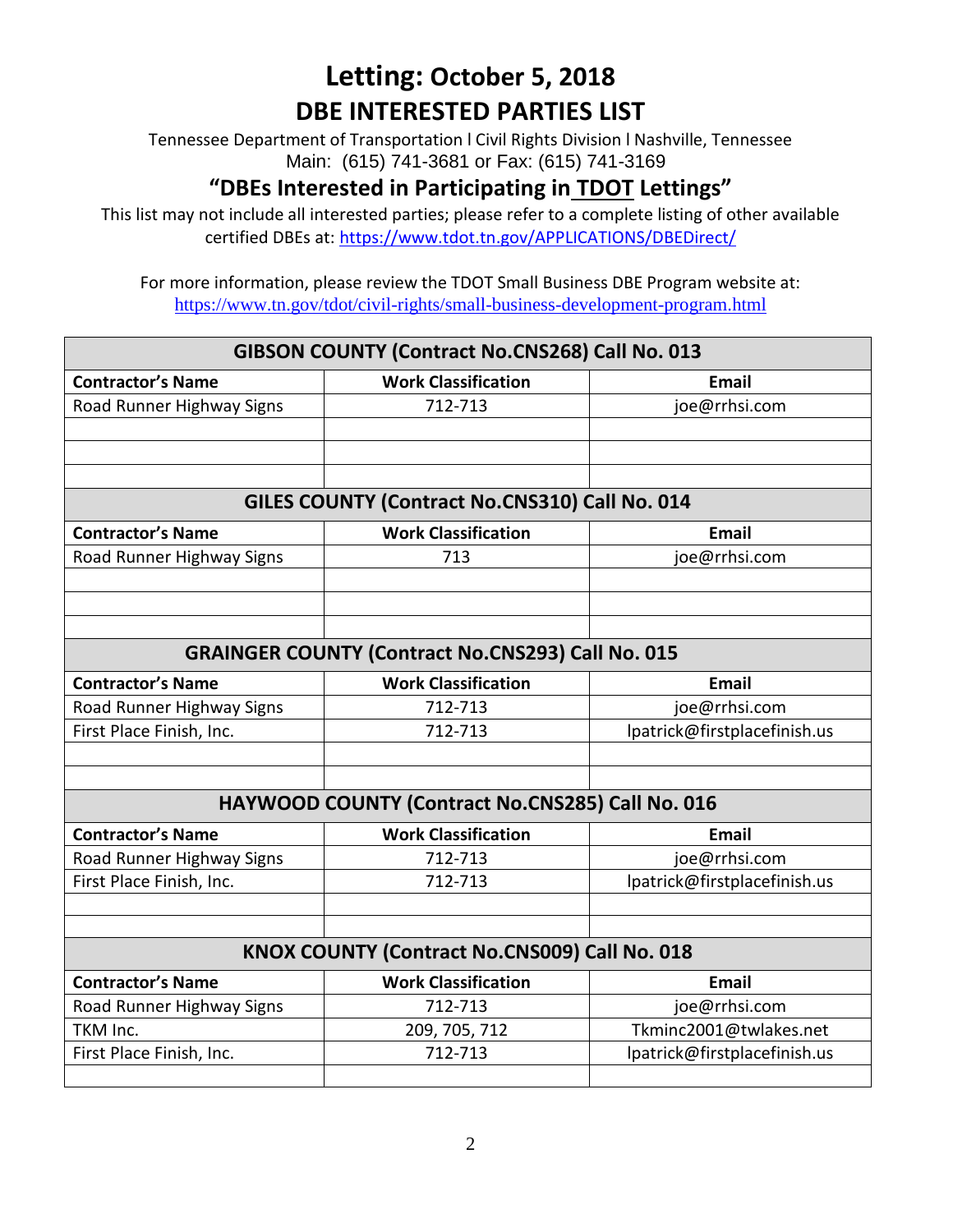Tennessee Department of Transportation l Civil Rights Division l Nashville, Tennessee Main: (615) 741-3681 or Fax: (615) 741-3169

#### **"DBEs Interested in Participating in TDOT Lettings"**

This list may not include all interested parties; please refer to a complete listing of other available certified DBEs at:<https://www.tdot.tn.gov/APPLICATIONS/DBEDirect/>

| <b>MCMINN COUNTY (Contract No.CNS080) Call No. 020</b> |                                                        |                              |  |  |
|--------------------------------------------------------|--------------------------------------------------------|------------------------------|--|--|
| <b>Contractor's Name</b>                               | <b>Work Classification</b>                             | <b>Email</b>                 |  |  |
| Road Runner Highway Signs                              | 712-713                                                | joe@rrhsi.com                |  |  |
| TKM Inc.                                               | 209, 705, 712                                          | Tkminc2001@twlakes.net       |  |  |
| First Place Finish, Inc.                               | 712-713                                                | lpatrick@firstplacefinish.us |  |  |
|                                                        |                                                        |                              |  |  |
| RUTHERFORD COUNTY (Contract No.CNS311) Call No. 023    |                                                        |                              |  |  |
| <b>Contractor's Name</b>                               | <b>Work Classification</b>                             | <b>Email</b>                 |  |  |
| TKM Inc.                                               | 209, 705, 712                                          | 209, 705, 712                |  |  |
|                                                        |                                                        |                              |  |  |
|                                                        |                                                        |                              |  |  |
|                                                        |                                                        |                              |  |  |
| <b>SHELBY COUNTY (Contract No.CNS289) Call No. 024</b> |                                                        |                              |  |  |
| <b>Contractor's Name</b>                               | <b>Work Classification</b>                             | <b>Email</b>                 |  |  |
| VIBEngineering, Inc. (VIBE)                            | 714, 725, 730                                          | jellerbee@vibengineering.com |  |  |
| Road Runner Highway Signs                              | 712-713                                                | joe@rrhsi.com                |  |  |
|                                                        |                                                        |                              |  |  |
|                                                        |                                                        |                              |  |  |
|                                                        | <b>SUMNER COUNTY (Contract No.CNS313) Call No. 025</b> |                              |  |  |
| <b>Contractor's Name</b>                               | <b>Work Classification</b>                             | <b>Email</b>                 |  |  |
| TKM Inc.                                               | 209, 705, 712                                          | Tkminc2001@twlakes.net       |  |  |
|                                                        |                                                        |                              |  |  |
|                                                        |                                                        |                              |  |  |
|                                                        |                                                        |                              |  |  |
|                                                        | <b>WARREN COUNTY (Contract No.CNS315) Call No. 026</b> |                              |  |  |
| <b>Contractor's Name</b>                               | <b>Work Classification</b>                             | <b>Email</b>                 |  |  |
| TKM Inc.                                               | 209, 705, 712                                          | Tkminc2001@twlakes.net       |  |  |
|                                                        |                                                        |                              |  |  |
|                                                        |                                                        |                              |  |  |
|                                                        |                                                        |                              |  |  |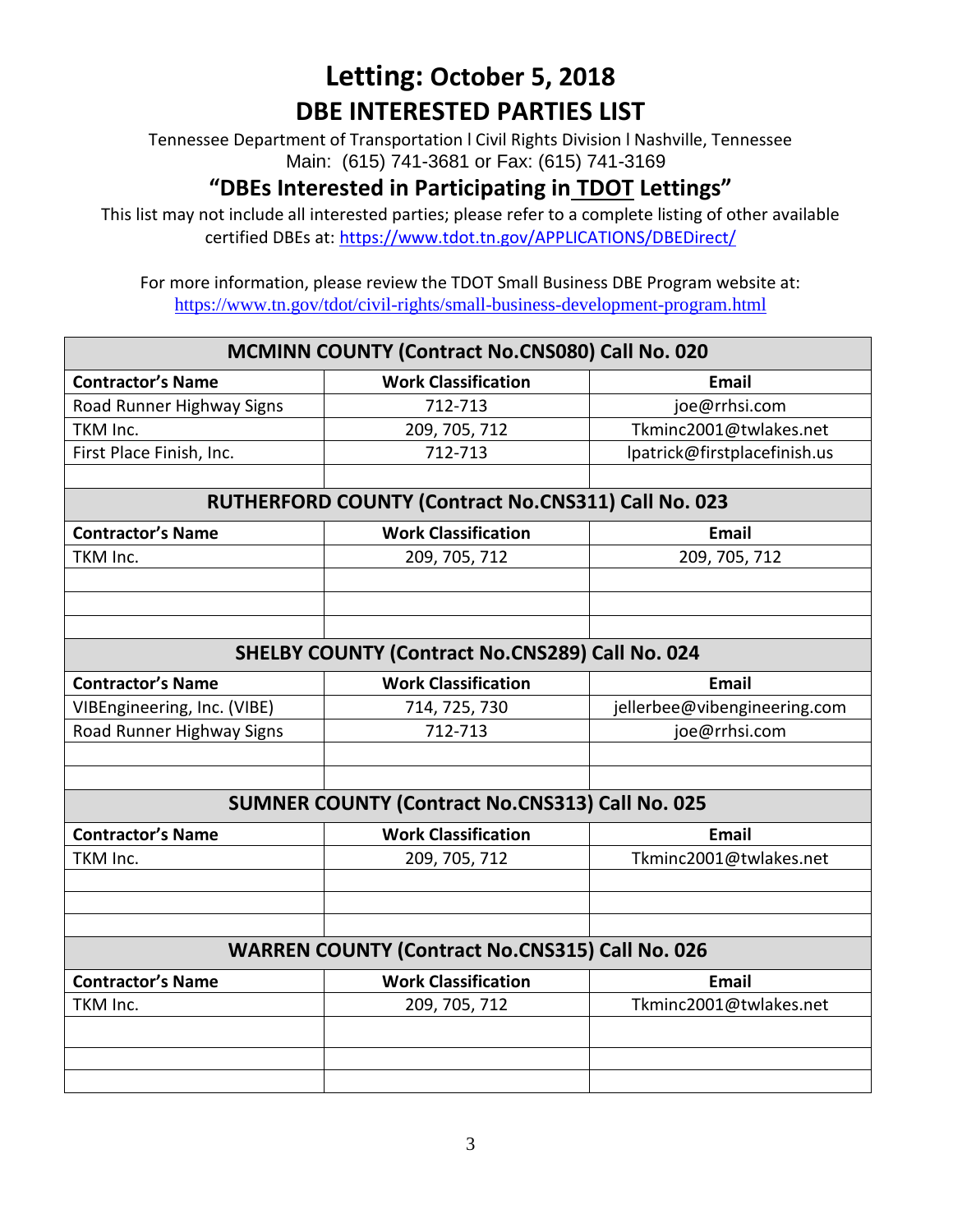Tennessee Department of Transportation l Civil Rights Division l Nashville, Tennessee Main: (615) 741-3681 or Fax: (615) 741-3169

#### **"DBEs Interested in Participating in TDOT Lettings"**

This list may not include all interested parties; please refer to a complete listing of other available certified DBEs at:<https://www.tdot.tn.gov/APPLICATIONS/DBEDirect/>

| <b>WHITE COUNTY (Contract No.CNS301) Call No. 028</b> |                            |                        |  |
|-------------------------------------------------------|----------------------------|------------------------|--|
| <b>Contractor's Name</b>                              | <b>Work Classification</b> | Email                  |  |
| TKM Inc.                                              | 209, 705, 712              | Tkminc2001@twlakes.net |  |
|                                                       |                            |                        |  |
|                                                       |                            |                        |  |
|                                                       |                            |                        |  |
| WILSON COUNTY (Contract No.CNS307) Call No. 030       |                            |                        |  |
| <b>Contractor's Name</b>                              | <b>Work Classification</b> | Email                  |  |
| TKM Inc.                                              | 209, 705, 712              | Tkminc2001@twlakes.net |  |
|                                                       |                            |                        |  |
|                                                       |                            |                        |  |
|                                                       |                            |                        |  |